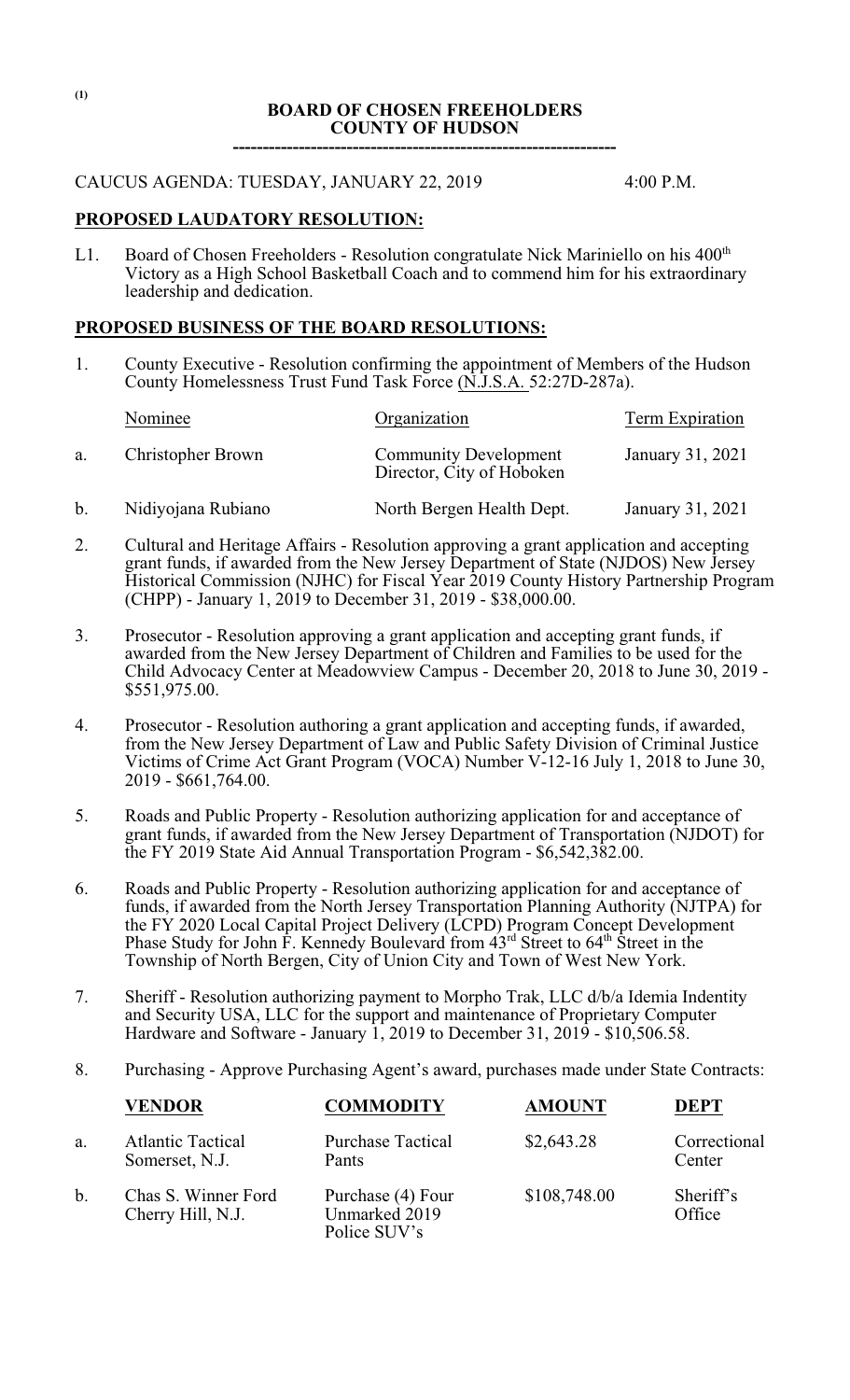|                                          |                                                | <b>TOTAL</b>                                                                         | \$975,617.12 |                                               |
|------------------------------------------|------------------------------------------------|--------------------------------------------------------------------------------------|--------------|-----------------------------------------------|
| n.                                       | *WB Mason Co.<br>Secaucus, N.J.                | <b>Office Supplies</b>                                                               | \$50,000.00  | <b>Various</b>                                |
| m.                                       | Verizon Wireless<br>Wallingford, CT            | Cellular Telephone<br>Service & Equipment                                            | \$30,000.00  | Various                                       |
|                                          |                                                | <b>Renewal Licenses</b><br><b>Subscription</b><br>(\$9,861.00)                       |              | Data<br><b>Processing</b>                     |
| 1.                                       | <b>**SHI</b> International<br>Somerset, N.J.   | <b>Purchase New Servers</b><br>(\$432,516.00)                                        | \$442,377.00 | Data<br><b>Processing</b>                     |
|                                          |                                                | Pro Support Renewal<br>$(\$22,771.50)$                                               |              | Meadowview<br>Hospital                        |
| k.                                       | Ocean Computer<br>Matawan, N.J.                | Professional Computer<br><b>Consulting Services</b><br>$(\$32,000.00)$               | \$54,771.50  | Prosecutor's<br>Office                        |
| j.                                       | Motorola<br>Paramus, N.J.                      | <b>Renewal Service</b><br>Agreement                                                  | \$21,926.00  | Sheriff's<br>Office                           |
| i.                                       | *M&G Auto Parts, Inc.<br>North Bergen, N.J.    | <b>Auto Parts</b>                                                                    | \$40,000.00  | Roads and<br><b>Public</b><br><b>Property</b> |
| h.                                       | *Jewel Electric Supply<br>Jersey City, N.J.    | <b>Electrical Equipment</b><br>and Supplies                                          | \$30,000.00  | <b>Various</b>                                |
| g.                                       | Grainger, Inc.<br>Vineland, N.J.               | <b>Industrial Supplies</b>                                                           | \$30,000.00  | Various                                       |
| f.                                       | Goodyear Commercial<br>Tires<br>Harrison, N.J. | <b>Automobile Tires</b>                                                              | \$5,000.00   | Various                                       |
| e.                                       | <b>General Sales</b><br>Kenvil, N.J.           | <b>Additional Equipment</b><br>for (2) Chevy Tahoe's                                 | \$6,375.04   | Sheriff's<br>Office                           |
|                                          |                                                | Dell Power Edge Server<br><b>Extended Warranty</b><br>$(\$25,776.30)$                |              | Data<br>Processing                            |
| d.                                       | <b>Dell Marketing</b><br>Matawan, N.J.         | Microcomputers,<br>Workstations and<br><b>Associated Products</b><br>$(\$30,000.00)$ | \$55,776.30  | Various                                       |
| c.                                       | Cisco Systems, Inc.<br>Teterboro, N.J.         | <b>CDI Cisco SmartNet</b><br>Maintenance Agreement                                   | \$98,000.00  | Data<br>Processing                            |
| CAUCUS AGENDA: TUESDAY, JANUARY 22, 2019 |                                                | Page 2                                                                               |              |                                               |

#### **\*Denotes: Hudson County Vendor \*\*Denotes: WBE**

9. Purchasing - Purchases made under The Education Services Commission of New Jersey Pricing System, formally known as "The Middlesex Regional Educational Services Commission."

|    | <b>VENDOR</b>                      | <b>COMMODITY</b>                                      | <b>AMOUNT</b> | <b>DEPT</b>  |
|----|------------------------------------|-------------------------------------------------------|---------------|--------------|
| a. | *Murray Paving<br>Hackensack, N.J. | <b>Washington Park</b><br><b>Playground Equipment</b> | \$235,614.57  | <b>Parks</b> |
|    |                                    |                                                       |               |              |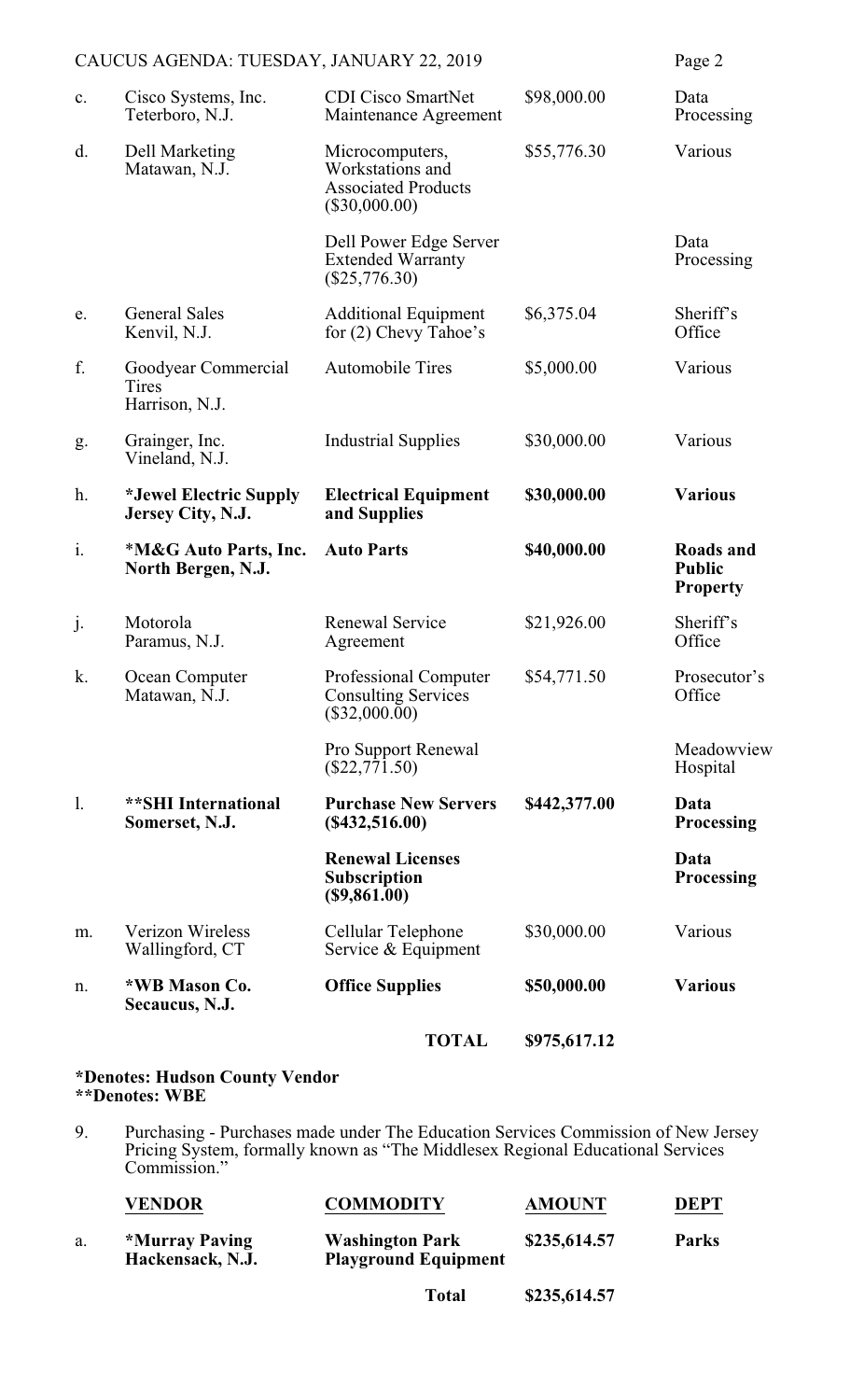### **\*Denotes : SBE**

10. Purchasing - Purchasing made under Union County Cooperative Pricing System:

| a. | <i>*Johnston</i><br>Communication<br>Kearny, N.J. | <b>Maintenance Contract</b><br>for Keyscreen and<br><b>Nicevision Cameras</b><br>(\$345,912.00) | \$375,912.00 | Roads and<br><b>Public</b><br><b>Property</b> |
|----|---------------------------------------------------|-------------------------------------------------------------------------------------------------|--------------|-----------------------------------------------|
|    |                                                   | <b>Telecommunication</b><br><b>Equipment and Services</b><br>(\$30,000.00)                      |              | <b>Various</b>                                |
|    |                                                   | <b>TOTAL</b>                                                                                    | \$375,912.00 |                                               |

#### **\*Denotes: Hudson County Vendor**

- 11. Purchasing Approve Purchasing Agent's awards:
	- a. Telephone Language Interpretation Services for Hudson County Department of Corrections and Rehabilitation Center and County 911 System - five (5) replies two (2) year period - Voiance Language Services, LLC - Per Minute Flat Rate - \$0.65 (Spanish & other languages) - contract shall not exceed \$80,000.00.
	- b. To purchase High-Rise Firefighting Equipment Office of Emergency Management - one (1) reply - one (1) year period - Continental Fire  $\&$  Safety, Inc. - contract shall not exceed \$142,000.00.
	- c. Plumbing Services for Various Hudson County Departments three (3) replies two (2) year period - William J. Guarini, Inc. - contract shall not exceed  $$294,000.00.$
	- d. Special Printing Various Hudson County Departments five (5) replies one (1) year period - Fax Marketing Services - contract shall not exceed \$21,620.39; Office Penny, LLC - contract shall not exceed \$7,735.74; Concept Printing, Inc. contract shall not exceed \$3,877.92; Rare Forms, LLC - contract shall not exceed \$1,119.47; Logomania, Inc. - contract shall not exceed \$452.48; Grand Total Award \$34,806.00.
	- e. Janitorial Supply (Plastic Bags) for the Department of Roads and Public Property and the Department of Parks and Recreation - four (4) replies - two (2) year period - Interboro Packaging Corp. - contract shall not exceed \$45,983.02; Central Poly Bag Corp. - contract shall not exceed \$17,947.76; Imperial Bag & Paper Co., Inc contract shall not exceed \$11,285.13; American Paper Towel - \$3,024.10 - Grand Total Award \$78,240.00.
	- f. REQUEST FOR FUNDS HVAC Unit and Systems Maintenance, Repairs and Capital Improvements - Roads and Public Property - Air Systems Maintenance, Inc. - Original Contract Amount \$1,441,479.00 - Contract Fund Addition No. 1 (approved 11/20/18) - \$300,000.00 - Additional Funds Requested \$250,000.00 - New Contract Amount \$1,991,479.00.
	- g. REQUEST FOR FUNDS Elevator Maintenance Various Departments Roads and Public Property - GS Elevator Industries, Inc. - Original Contract Amount \$506,320.00 - Additional Funds Requested - \$254,100.00 - New Contract Amount \$760,420.00
- 12. Purchasing Resolution Approving Purchasing Agent's Award Construction Contract:
	- a. West Hudson Park Athletic Facility, Town of Harrison and Town of Kearny Engineering - five (5) replies - Applied Landscape Technologies - contract shall not exceed \$3,416,957.31.